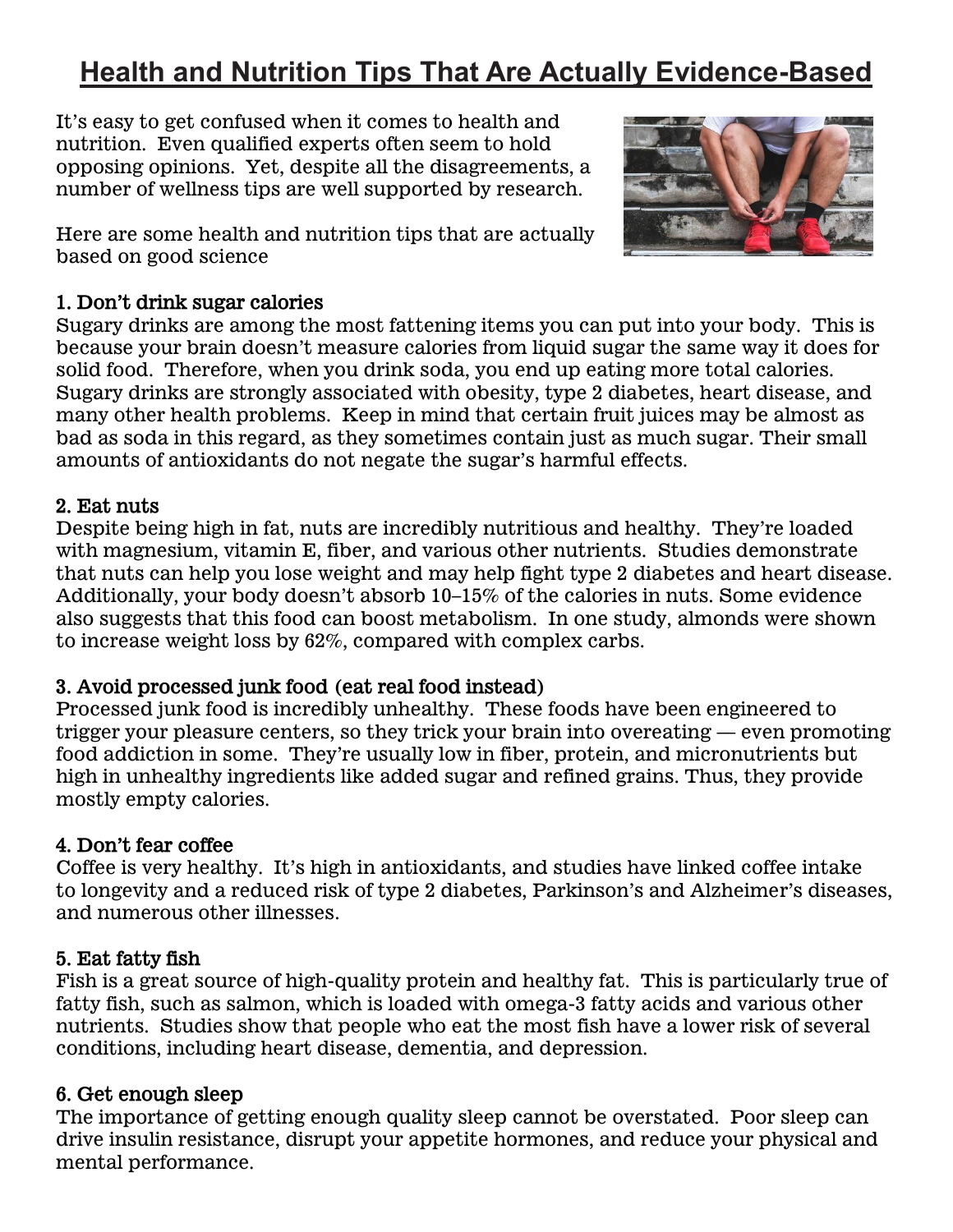What's more, poor sleep is one of the strongest individual risk factors for [weight](https://www.healthline.com/nutrition/10-causes-of-weight-gain)  [gain](https://www.healthline.com/nutrition/10-causes-of-weight-gain) and obesity. One study linked insufficient sleep to an 89% and 55% increased risk of obesity in children and adults, respectively.

# **7. Take care of your gut health with probiotics and fiber**

The bacteria in your gut, collectively called the [gut microbiota,](https://www.healthline.com/nutrition/gut-microbiome-and-health) are incredibly important for overall health. A disruption in gut bacteria is linked to some of the world's most serious chronic diseases, including obesity. Good ways to improve gut health include eating probiotic foods like yogurt and sauerkraut, taking [probiotic supplements,](https://www.healthline.com/nutrition/probiotics-101/) and eating plenty of fiber. Notably, fiber functions as fuel for your gut bacteria.

# **8. Drink some water, especially before meals**

Drinking enough water can have [numerous benefits.](https://www.healthline.com/nutrition/7-health-benefits-of-water/) Surprisingly, it can boost the number of calories you burn. Two studies note that it can increase metabolism by 24– 30% over 1–1.5 hours. This can amount to 96 additional calories burned if you drink 8.4 cups (2 liters) of [water per day](https://www.healthline.com/nutrition/how-much-water-should-you-drink-per-day/) . The optimal time to drink it is before meals. One study showed that downing 2.1 cups (500 ml) of water 30 minutes before each meal increased weight loss by 44%.

# **9. Don't overcook or burn your meat**

Meat can be a nutritious and healthy part of your diet. It's very [high in protein](https://www.healthline.com/nutrition/20-delicious-high-protein-foods/) and contains various important nutrients. However, problems occur when meat is overcooked or burnt. This can lead to the formation of harmful compounds that raise your risk of cancer. When you [cook meat,](https://www.healthline.com/nutrition/healthiest-way-to-cook-meat) make sure not to overcook or burn it.

# **10. Avoid bright lights before sleep**

When you're exposed to bright lights in the evening, it may disrupt your production of the sleep hormone melatonin. One strategy is to use a pair of amber-tinted glasses that [block blue light](https://www.healthline.com/nutrition/block-blue-light-to-sleep-better/) from entering your eyes in the evening. This allows [melatonin](https://www.healthline.com/nutrition/melatonin) to be produced as if it were completely dark, helping you sleep better.

## **11. Take vitamin D3 if you don't get much sun exposure**

Sunlight is a great source of vitamin D. Yet, most people don't get enough [sun](https://www.healthline.com/nutrition/vitamin-d-from-sun)  [exposure.](https://www.healthline.com/nutrition/vitamin-d-from-sun) In fact, about 41.6% of the U.S. population is deficient in this critical vitamin. If you're unable to get adequate sun exposure, vitamin D supplements are a good alternative. Their benefits include improved bone health, increased strength, reduced symptoms of depression, and a lower risk of cancer. [Vitamin D](https://www.healthline.com/nutrition/vitamin-d-101) may also help you live longer.

## **12. Eat vegetables and fruits**

Vegetables and [fruits](https://www.healthline.com/nutrition/is-fruit-good-or-bad-for-your-health/) are loaded with prebiotic fiber, vitamins, minerals, and many antioxidants, some of which have potent biological effects. Studies show that people who eat the most [vegetables](https://www.healthline.com/nutrition/14-healthiest-vegetables-on-earth) and fruits live longer and have a lower risk of heart disease, type 2 diabetes, obesity, and other illnesses.

# **13. Make sure to eat enough protein**

Eating [enough protein](https://www.healthline.com/nutrition/how-much-protein-per-day/) is vital for optimal health. What's more, this nutrient is particularly important for weight loss. High protein intake can boost metabolism significantly while making you feel full enough to automatically eat fewer calories. It can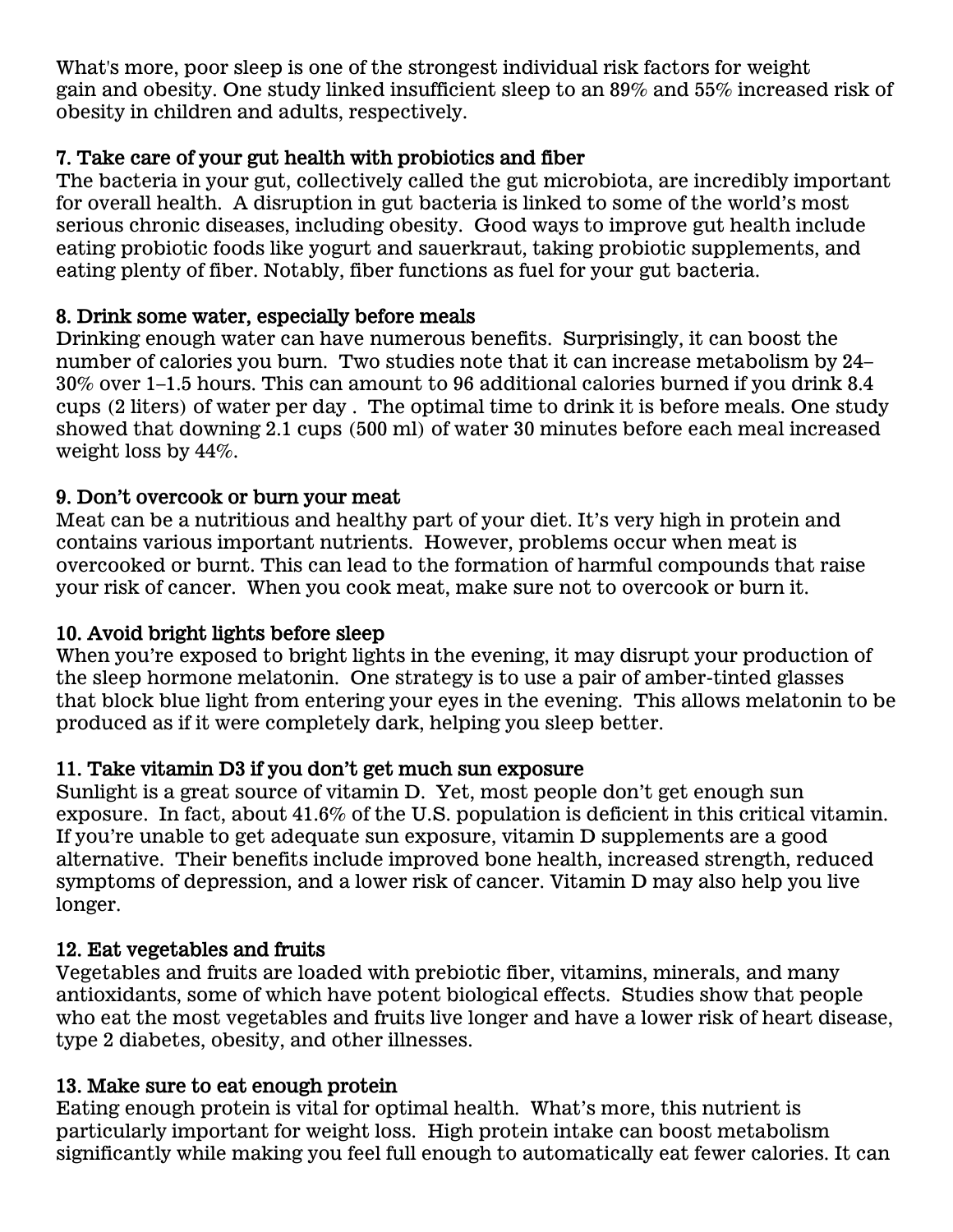also reduce [cravings](https://www.healthline.com/nutrition/3-step-plan-to-stop-sugar-cravings/) and your desire to snack late at night. Sufficient protein intake has also been shown to lower blood sugar and blood pressure levels.

#### **14. Do some cardio**

Doing aerobic exercise, also called [cardio,](https://www.healthline.com/nutrition/cardio-vs-weights-for-weight-loss) is one of the best things you can do for your mental and physical health. It's particularly effective at reducing belly fat, the harmful type of fat that builds up around your organs. [Reduced belly fat](https://www.healthline.com/nutrition/6-proven-ways-to-lose-belly-fat) should lead to major improvements in metabolic health.

## **15. Don't smoke or do drugs, and only drink in moderation**

If you smoke or abuse drugs, tackle those problems first. Diet and [exercise](https://www.healthline.com/nutrition/10-benefits-of-exercise) can wait. If you drink [alcohol,](https://www.healthline.com/nutrition/alcohol-good-or-bad/) do so in moderation and consider avoiding it completely if you tend to drink too much.

## **16. Use extra virgin olive oil**

[Extra virgin olive oil](https://www.healthline.com/nutrition/extra-virgin-olive-oil/) is one of the healthiest vegetable oils. It's loaded with hearthealthy monounsaturated fats and powerful antioxidants that can fight inflammation. Extra virgin olive oil benefits [heart health,](https://www.healthline.com/nutrition/heart-healthy-foods) as people who consume it have a much lower risk of dying from heart attacks and strokes.

## **17. Minimize your sugar intake**

[Added sugar](https://www.healthline.com/nutrition/sugar-the-worst-ingredient-in-the-diet/) is one of the worst ingredients in the modern diet, as large amounts can harm your metabolic health High sugar intake is linked to numerous ailments, including obesity, type 2 diabetes, heart disease, and many forms of [cancer.](https://www.healthline.com/nutrition/cancer-and-diet)

## **18. Don't eat a lot of refined carbs**

Not all [carbs](https://www.healthline.com/nutrition/how-many-carbs-per-day-to-lose-weight/) are created equal. Refined carbs have been highly processed to remove their [fiber](https://www.healthline.com/nutrition/why-is-fiber-good-for-you). They're relatively low in nutrients and can harm your health when eaten in excess. Studies show that refined carbs are linked to overeating and numerous metabolic diseases.

## **19. Don't fear saturated fat**

[Saturated fat](https://www.healthline.com/nutrition/saturated-fat-good-or-bad/) has been controversial. While it's true that saturated fat [raises](https://www.healthline.com/nutrition/top-9-biggest-lies-about-dietary-fat-and-cholesterol)  [cholesterol levels,](https://www.healthline.com/nutrition/top-9-biggest-lies-about-dietary-fat-and-cholesterol) it also raises HDL (good) cholesterol and shrinks your LDL (bad) particles, which is linked to a lower risk of heart disease. New studies in hundreds of thousands of people have questioned the association between saturated fat intake and heart disease.

#### **20. Lift heavy things**

Lifting weights is one of the best things you can do to strengthen your muscles and improve your [body composition.](https://www.healthline.com/nutrition/improve-body-composition) It also leads to massive improvements in metabolic health, including improved [insulin sensitivity.](https://www.healthline.com/nutrition/improve-insulin-sensitivity) The best approach is to lift weights, but doing bodyweight exercises can be just as effective.

## **21. Avoid artificial trans fats**

Artificial [trans fats](https://www.healthline.com/nutrition/why-trans-fats-are-bad/) are harmful, man-made fats that are strongly linked to inflammation and heart disease. While trans fats have been largely banned in the United States and elsewhere, the U.S. ban hasn't gone fully into effect—and [some foods](https://www.healthline.com/nutrition/trans-fat-foods) still contain them.